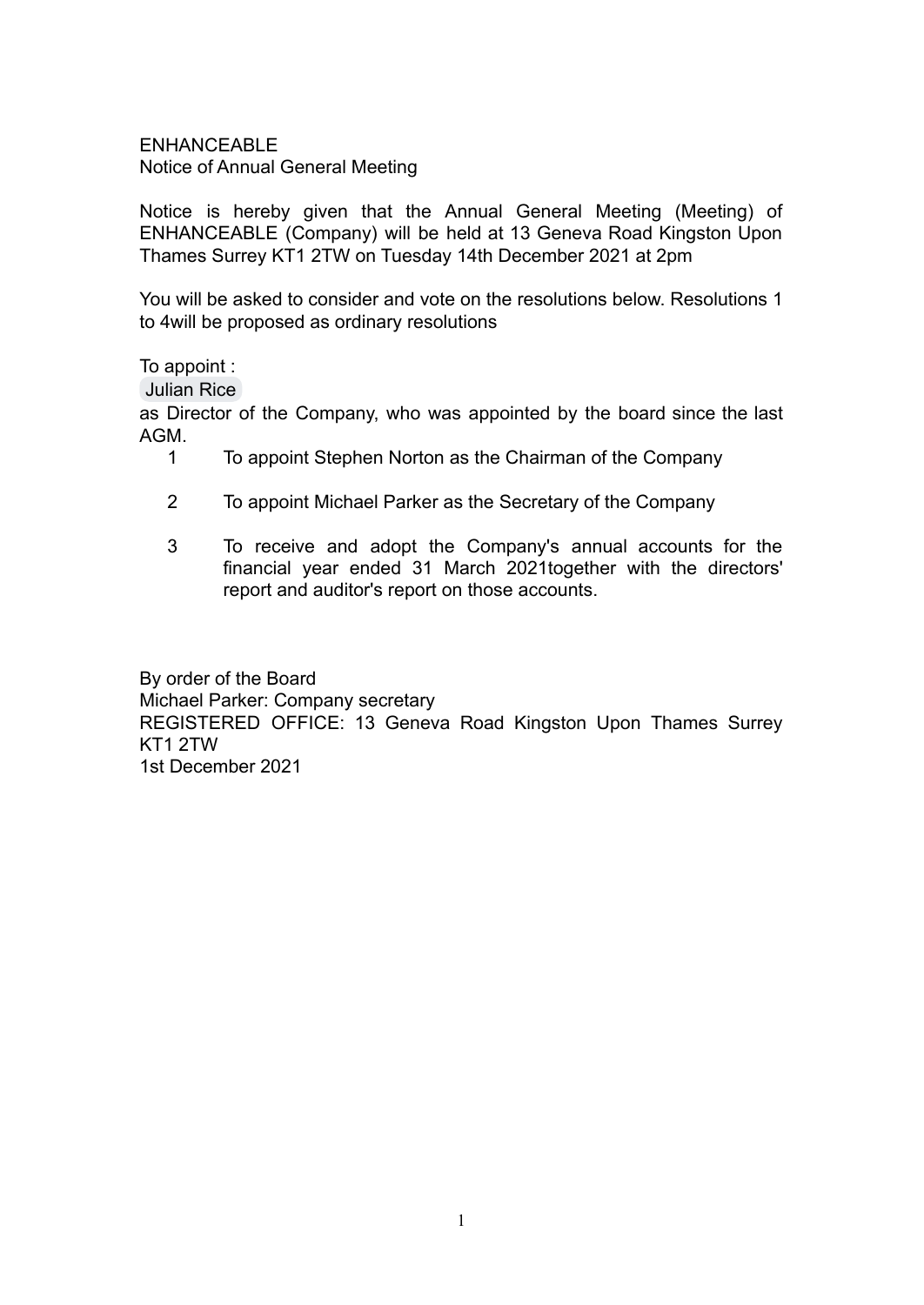Notes to the Notice of Annual General Meeting

1. Appointment of proxies

1. If you are a shareholder who is entitled to attend and vote at the meeting, you are entitled to appoint one or more proxies to exercise all or any of your rights to attend, speak and vote at the meeting and you should have received a proxy form. A proxy does not need to be a shareholder of the Company but must attend the meeting to represent you. You can only appoint a proxy using the procedures set out in these notes and the notes to the proxy form.

2 If you do not give your proxy an indication of how to vote on any resolution, your proxy will vote or abstain from voting at his or her discretion. Your proxy will vote (or abstain from voting) as he or she thinks fit in relation to any other matter which is put before the Meeting.

Appointment of proxy by post

3 The notes to the proxy form explain how to direct your proxy how to vote on each resolution.

To appoint a proxy using the proxy form, the form must be:

- completed and signed:
- sent or delivered to the Company at 13 Geneva Road Kingston Upon Thames Surrey KT1 2TW and
- $\bullet$  received by the Company no later than 12<sup>th</sup> March 2021.

Any power of attorney or any other authority under which the proxy form is signed (or a duly certified copy of such power or authority) must be included with the proxy form.

Changing proxy instructions

4. Shareholders may change proxy instructions by submitting a new proxy appointment using the methods set out above. Note that the cut-off time for receipt of proxy appointments also apply in relation to amended instructions; any amended proxy appointment received after the relevant cut-off time will be disregarded.

Where you have appointed a proxy using the hard-copy proxy form and would like to change the instructions using another hard-copy proxy form, please contact the Secretary at the address above

If you submit more than one valid proxy appointment, the appointment received last before the latest time for the receipt of proxies will take precedence.

Termination of proxy appointment

5. A shareholder may change a proxy instruction but to do so you will need to inform the Company in writing by either:

• Sending a signed hard-copy notice clearly stating your intention to revoke your proxy appointment to the Company. In the case of a shareholder which is a company, the revocation notice must be executed under its common seal or signed on its behalf by an officer of the company or an attorney for the company. Any power of attorney or any other authority under which the revocation notice is signed (or a duly certified copy of such power or authority) must be included with the revocation notice.

the revocation notice must be received by the Company no later than 5.00pm 12<sup>th</sup> March 2021.